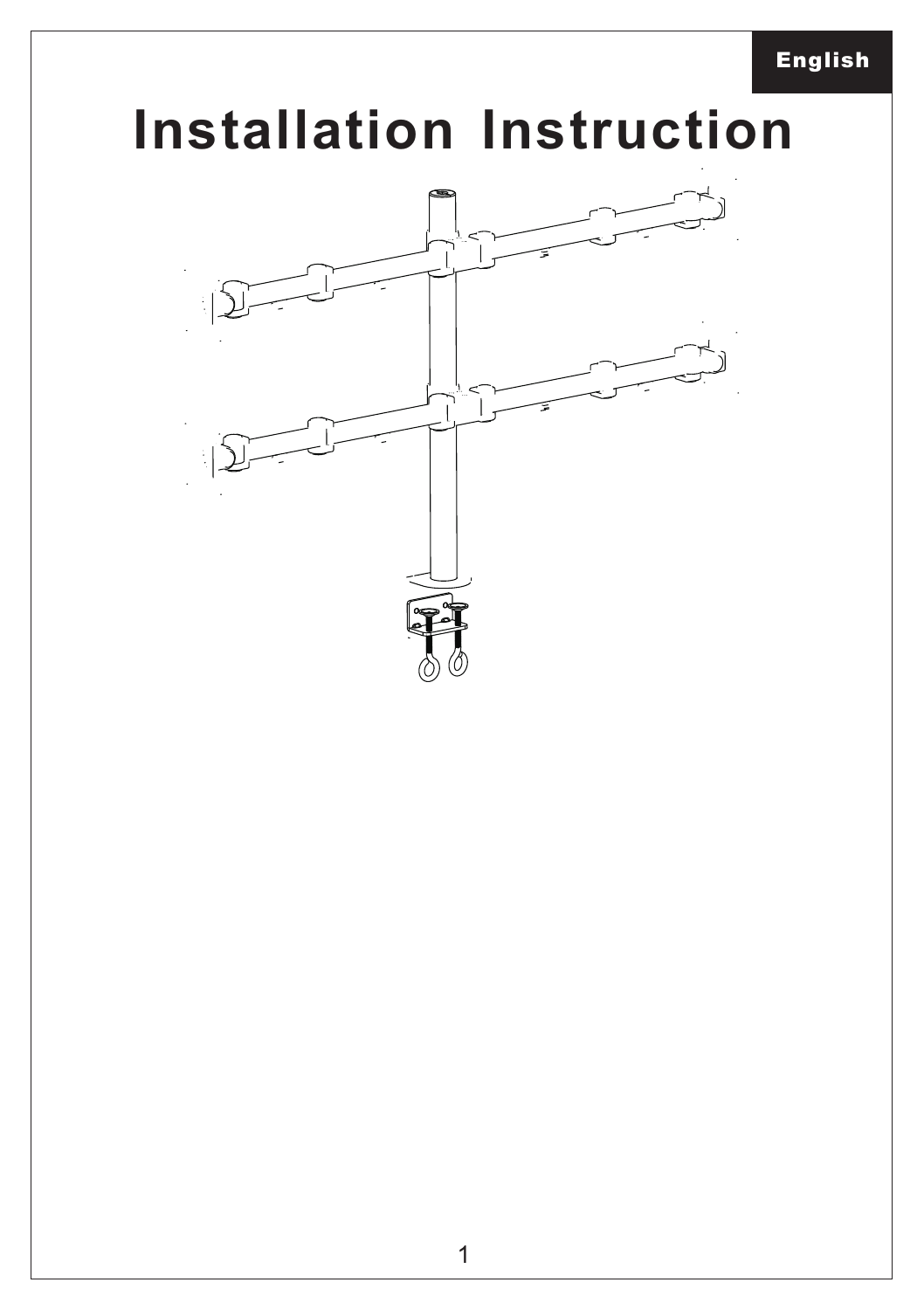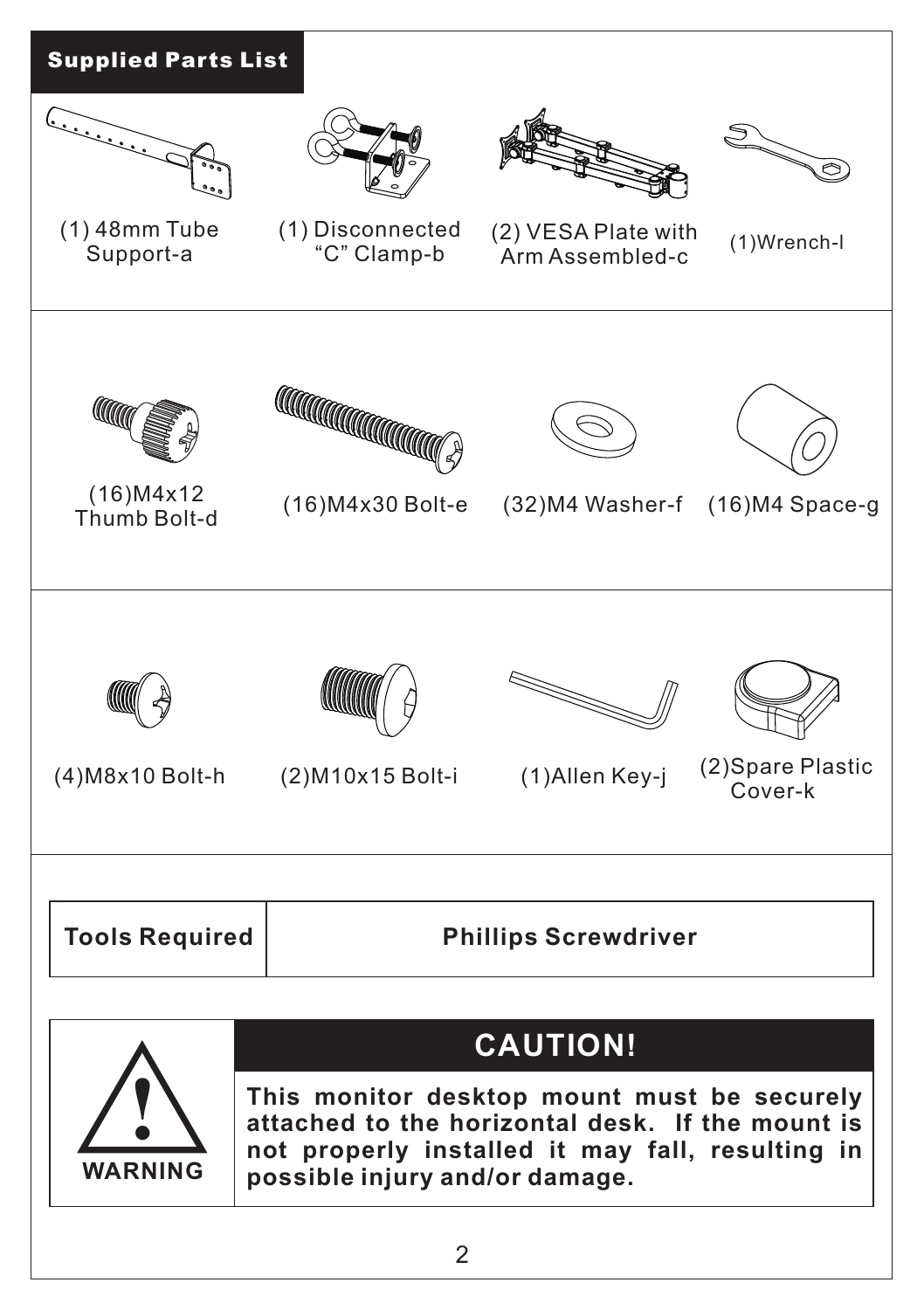## **Step 1** Install the "C" Clamp According to the Desktop Thickness